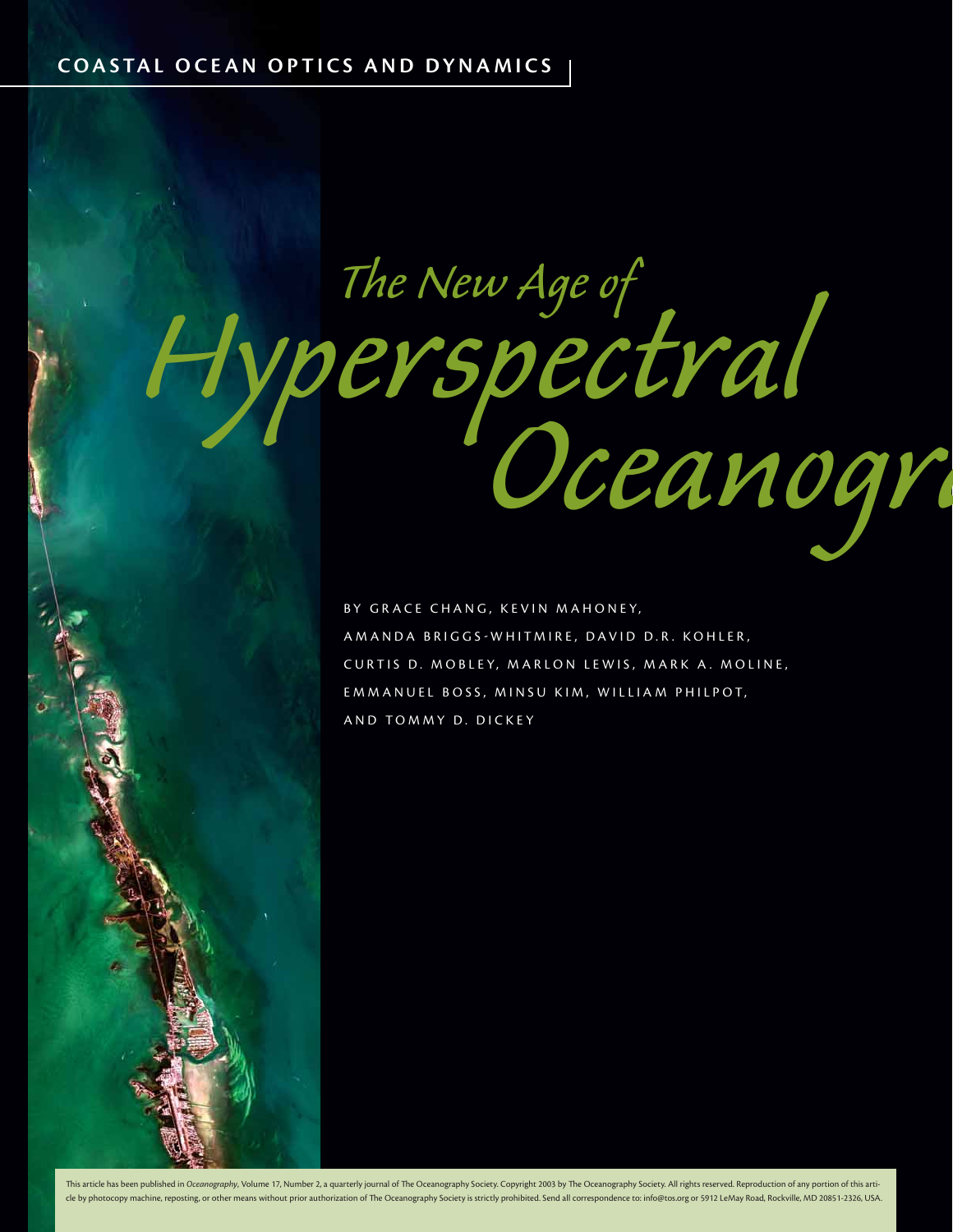

A multispectral optical sensor collects data at select wavebands or channels. An example is the Sea-viewing Wide-Field-of-view Sensor (SeaWiFS) ocean color satellite, which measures eight wavebands between 402 and 885 nm (20-40 nm bandwidth with peaks centered around 412, 443, 490, 510, 555, 670, 765, and 865 nm). Optical oceanographers have been using multispectral sensors since the 1980s with great success<sup>1</sup>.

A hyperspectral sensor gives continuous spectral coverage over a broad wavelength range [at least over visible wavelengths, and preferably from near ultraviolet (UV) to near infrared (IR)] with better than 10 nm resolution. The utility of hyperspectral measurements has long been recognized in fields as diverse as geology and astronomy, and hyperspectral instruments have been used in oceanographic research for about 30 years. However, most of these instruments have been laboratory bench-top spectrophotometers and radiometers that measure absorption and radiance or irradiance at <10 nm continuous spectral resolution from the UV to IR wavelengths. These instruments were relatively slow with sample scan rates on the order of minutes to maximize signal to noise. Just a decade ago, computational limitations also made processing and storage of large amounts of hyperspectral data difficult. However, within the last five years, high sample rate (less than seconds) *in situ* and remote sensing hyperspectral sensors have been developed and utilized for various

coastal and open-ocean studies. Advances in computer technology in the last decade have enabled more rapid processing of hyperspectral data and greatly improved the storing and archiving capability of these large, and often difficult-to-manage data sets.

Hyperspectral technology has expanded from hand-held radiometers to submerged sensors for measurements of inherent optical properties (IOPs), optical properties that depend on only the aquatic medium itself (e.g., absorption and scattering; Mobley, 1994) and apparent optical properties (AOPs), which depend on the IOPs and the geometry of the light field. Recently, hyperspectral airborne detectors have been enhanced for high spectral and spatial resolution measurements of ocean radiance and reflectance. Although multispectral sensors have a higher signal to noise ratio for the same quality of optical components (because they integrate over a larger bandwidth and thus collect more photons each band), the sensitivity and data quality of hyperspectral sensors are rapidly increasing and costs are coming down. Thus the shift from multispectral to hyperspectral systems will continue. The availability of hyperspectral sensors opens a new door for optical oceanography and related fields that make use of optical remote sensing of the oceans. Here, we discuss a few of the scientific advantages to using high spectral resolution sensors and describe valuable hyperspectral applications in the marine environment.

<sup>1</sup> See special issues: "Hydrologic Optics" in *Limnology and Oceanography*, 34(8), 1989; "Ocean Color From Space: A Coastal Zone Color Scanner Retrospective" in *Journal of Geophysical Research*, 99(C4), 7291-7270, 1994; and "Ocean Optics" in *Journal of Geophysical Research*, 100(C7), 13,133-13,372, 1995).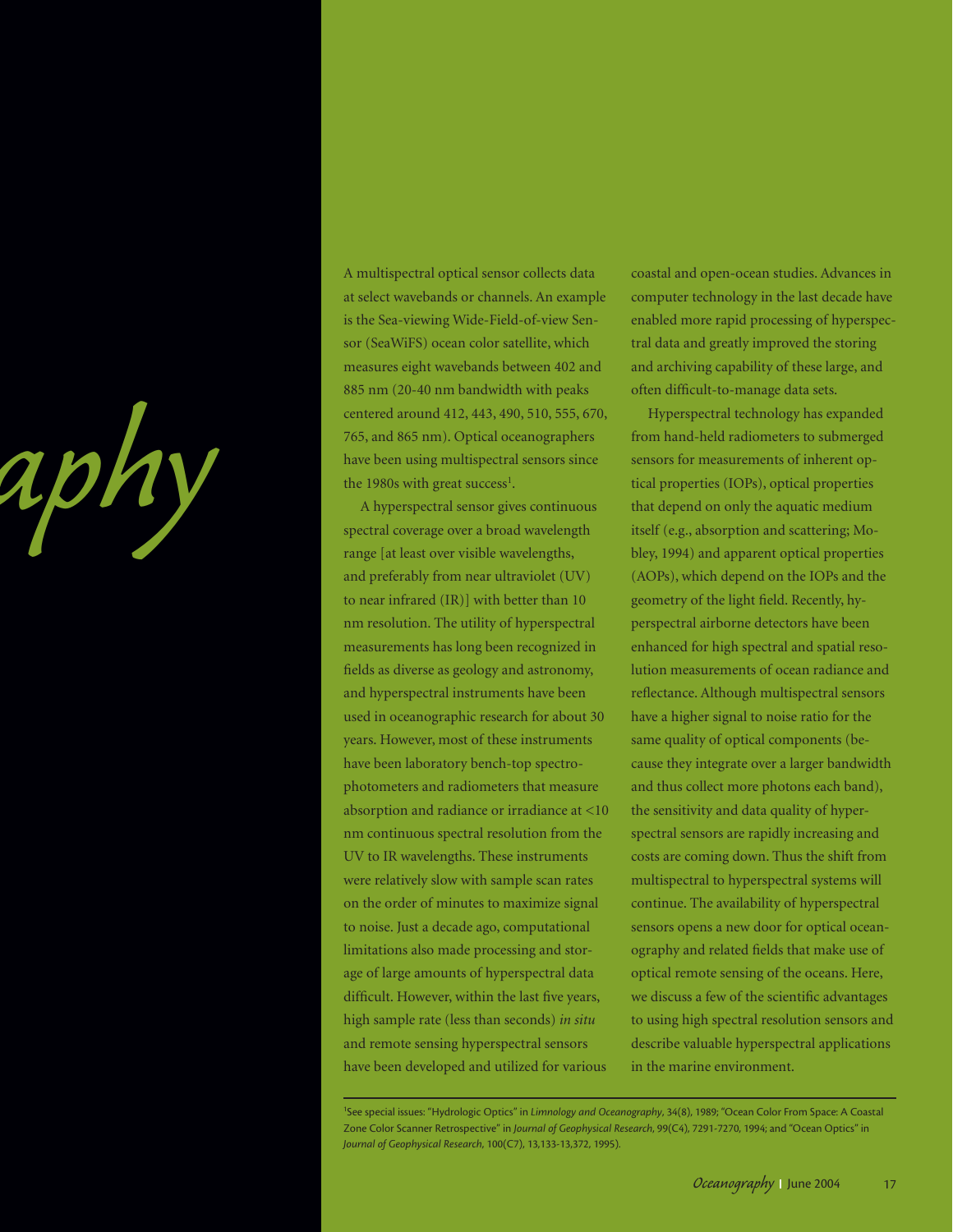

## **SPECTRAL TECHNIQUES**

Traditionally, multispectral remote sensors have been utilized for characterizing openocean waters. Some results have shown that a few, wide, carefully selected bands may be all that is needed to monitor these water bodies whose optical signatures are dominated by chlorophyll *a* and co-varying optically significant constituents. However, when these open ocean algorithms (O'Reilly et al., 1998) are applied to coastal areas, the results are less useful, if not altogether inapplicable (Hu et al., 2000; Lee and Carder, 2002). The coastal ocean is an optically complex environment. For example: (1) phytoplankton populations are generally more abundant and less diverse, (2) terrestrial influences

**Grace Chang** *(grace.chang@opl.ucsb.edu) is Assistant Researcher, Ocean Physics Laboratory, University of California, Santa Barbara, Goleta, CA.* **Kevin Mahoney** *is Postdoctoral Fellow, Monterey Bay Aquarium Research Institute, Moss Landing, CA.* **Amanda Briggs-Whitmire** *is Graduate Student, College of Oceanic and Atmospheric Sciences, Oregon State University, Corvallis, OR.* **David D.R. Kohler** *is Senior Scientist, Florida Environmental Research Institute, Tampa, FL.* **Curtis D. Mobley** *is Vice President*  and Senior Scientist, Sequoia Scientific, Inc., Bel*levue, WA.* **Marlon Lewis** *is Professor, Department of Oceanography, Dalhousie University, Halifax, Nova Scotia, Canada.* **Mark A. Moline** *is Associate Professor, Biological Sciences Department, California Polytechnic State University, San Luis Obispo, CA.* **Emmanuel Boss** *is Assistant Professor, School of Marine Sciences, University of Maine, Orono, ME.* **Minsu Kim** *is Postdoctoral Associate, School of Civil & Environmental Engineering, Cornell University, Ithaca, NY.* **William Philpot** *is Associate Professor, School of Civil & Environmental Engineering, Cornell University, Ithaca, NY.* **Tommy D. Dickey** *is Professor, Ocean Physics Laboratory, University of California, Santa Barbara, Goleta, CA.*

[high concentrations of colored dissolved organic matter (CDOM) and particles] cannot be ignored,  $(3)$  the influence of the ocean bottom (bottom reflectance and sediment resuspension) is important, and (4) high temporal and spatial variability collude to create an optically diverse environment. Not only do these influences complicate the characterization of the water and bottom types, but also make the atmospheric correction of these scenes difficult. Traditional blue water atmospheric corrections (e.g., "black pixel" assumptions; Siegel et al., 2000) are no longer valid. These correction methods assume that any remote sensing signal at the IR wavelengths is due to the atmosphere, but this assumption does not hold in high sediment or optically shallow coastal waters. Thus, the successful removal of the atmospheric interference in the water-leaving radiance signal within the coastal environment requires *a priori* knowledge of a host of atmospheric constituents (e.g., water column vapor, aerosol type and density, ozone concentration). Without *a priori* knowledge, these constituents must be derived from the spectral data stream itself, decreasing the degrees of freedom with which to resolve the water leaving radiance signal. Additionally, the increased development along the world's coastal boundaries adds a degree of complexity in the determination of concentration and interactions between the marine and terrestrial aerosols, such that the atmospheric parameterization may change dramatically within a single scene. Hyperspectral information provides optical oceanographers the potential to accurately correct remote sensing images and classify complex oceanic environments, finer-scale features (e.g., bottom type and characteristics and phytoplankton blooms), and depth-dependent IOPs.

With higher spectral resolution data (i.e., more wavelengths) come more degrees of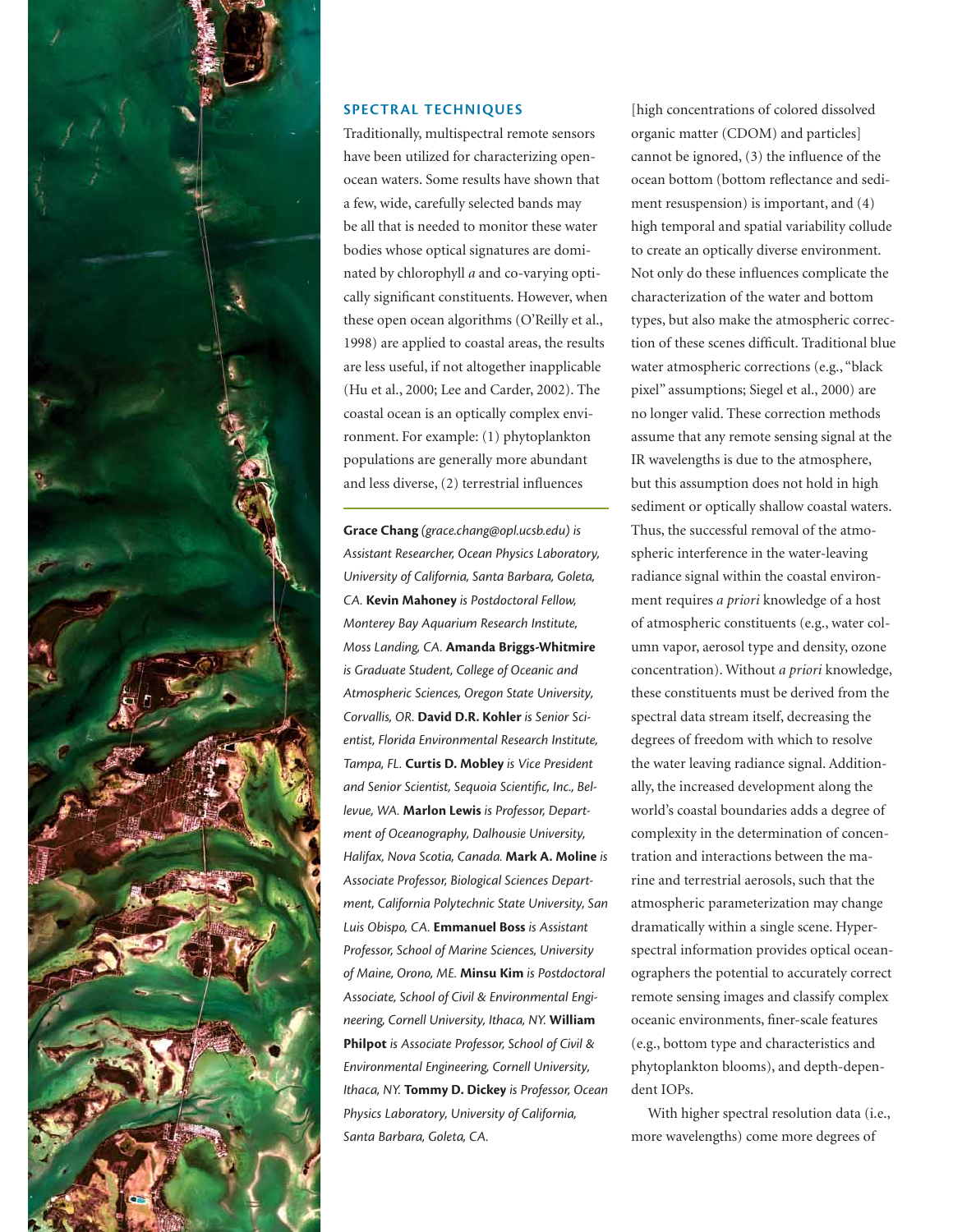freedom for optical models and empirical algorithms. Many ocean color algorithms in use today involve empirical relationships between the property of interest (i.e., chlorophyll *a* concentration, IOPs, etc.) and waveband ratios of remote sensing reflectance or water-leaving radiance (O'Reilly et al., 1998). Most of these algorithms are derived by regressions of radiance at select (or available) wavebands or waveband ratios versus the property of interest. Naturally, the regression results are maximized at the highest number of statistically independent wavelengths available. Also, the spectral resolution of derived IOPs is limited by the number of wavebands of the ocean color remote sensing data used in the regression.

Multispectral measurements of absorption are useful for determining the relative concentrations and variability of the different constituents in the water column: water itself, phytoplankton, CDOM, and inorganics (Schofield et al., In press and references therein). Absorption peaks of chlorophyll *a*, non-pigmented troughs, and the exponential slopes of CDOM and inorganic material are well distinguished in absorption spectra collected by most multispectral sensors. However, in order to identify phytoplankton by taxonomic group or species, quantification of the absorption by accessory or marker pigments beyond chlorophyll *a* is oftentimes necessary. Some accessory pigments are unique to individual phytoplankton taxa and usually cannot be discerned in absorption spectra with a limited number of wavelengths or wavebands (accessory pigment peaks are generally narrow), but can be discriminated in hyperspectral data. This discrimination can be accomplished with various methods such as spectral unmixing and deconvolution, Gaussian decomposition, and derivative analysis (usually taken to the fourth derivative) together with similarity index analysis (e.g., Millie et al., 1997;

Schofield et al., In press). These decomposition analyses are techniques that separate pigment peaks and shoulders from troughs in phytoplankton absorption curves of mixed assemblages. The similarity index is typically used to correlate measured absorption with known phytoplankton absorption curves for identification purposes by taking into account the differences in shapes beet al., 1992) whereas other microorganisms, such as bacteria and flagellates, show wavelength independent backscatter (Morel and Ahn, 1990, 1991). These studies and the results of numerous modeling efforts (see Stramski et al., 2001 and references therein) demonstrate that backscatter is not spectrally flat (as it is oftentimes modeled) or easily predicted for all particles. Therefore, back-

Hyperspectral information provides optical oceanographers the potential to accurately correct remote sensing images and classify complex oceanic environments, finer-scale features... and depth-dependent [inherent optical properties].

tween two spectra based on the peaks and troughs of each spectrum. These identification techniques usually cannot be applied to multispectral data because the required features (i.e., peaks and troughs) are not well resolved.

While the absorption properties of numerous planktonic species and other water column constituents have been studied extensively, the same cannot be said for their backscattering properties. Backscattering properties must be known in order to accurately interpret ocean color measurements because the reflectance of the upper ocean is directly related to the ratio of the backscattering coefficient to the absorption coefficient. Hyperspectral backscattering measurements can be used to distinguish phytoplankton populations from co-varying seawater constituents because the spectral dependence of backscattering by algal cells is different from that of other particles (Bricaud et al., 1983; Stramski et al., 2001). Also, hyperspectral backscatter measurements in the laboratory have revealed that some phytoplankton species may show complex, highly distinct backscattering spectra between species (cultured) (Bricaud et al., 1983; Ahn

scatter has the potential to provide a means to identify phytoplankton by group or species and to determine particle characteristics. This provides incentive for the development of *in situ* hyperspectral backscatter sensors and algorithms.

# **EXAMPLES OF HYPERSPECTRAL ANALYSES**

Hyperspectral data used in combination with spectral techniques such as derivative analysis, spectral angle mapping, spectral deconvolution, and similarity indices can aid in the characterization of marine ecosystems including the detection and identification of harmful algal blooms, an increasing problem in the world's coastal oceans (Millie et al., 1997; Lohrenz et al., 1999). For example, Figure 1 shows phytoplankton absorption spectra for a red tide species, *Karenis brevis*, measured with a multispectral sensor, a hyperspectral sensor, and modeled using Mie theory (following Mahoney, 2001). *K. brevis* can be identified by its accessory pigment, Gyroxanthin–diester, which has unique absorption peaks at 444 and 469 nm (Örnólfsdóttir et al., 2003). As seen in Figure 1, the multispectral spectrum lacks detailed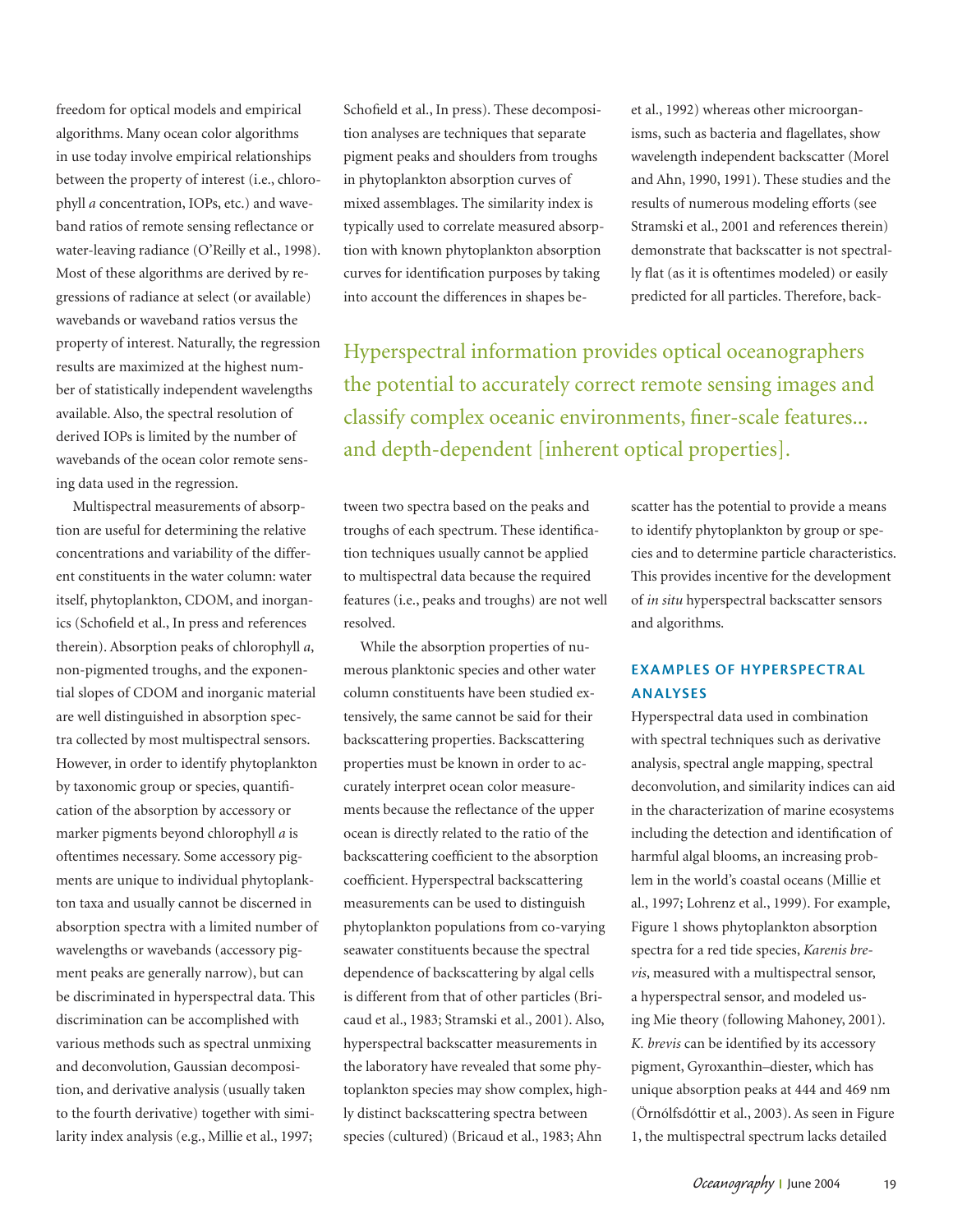

absorption information, i.e., pigment peaks by distinguishing accessory pigments, due to a limited number of wavebands. Hyperspectral data allow for the detection of species-discriminating accessory pigments and are more adequate for comparing measured spectra to a reference spectrum for similarity index analysis (Figure 1). Wood et al. (2002) have also used these techniques and presented evidence that distinctive hyperspectral signatures are associated with *Synechococcus* blooms in upwelling and nutrient enrichment systems in the Gulf of California. Cannizzaro et al. (2002) show that it is possible to utilize multispectral techniques (SeaWiFS) to detect *K. brevis*. However, their method works only for waters under certain optical conditions (low concentrations of CDOM and suspended sediments relative to chlorophyll *a* or low backscattering relative to absorption) as different ocean color products (particulate backscattering and its relationship to chlorophyll *a*) are used as proxies for *K. brevis* abundance.

In the past, multispectral techniques have been used for the derivation of water depth and bottom bathymetry (e.g., Philpot, 1989; Maritorena et al., 1994), and more recently for characterization of bottom type (see "Light in Shallow Waters" in *Limnology and Oceanography*, 48(2), 2003). These analyses generally involve empirical algorithms, where reflectance waveband ratios are regressed against water depth. Wavelength limitations and commonly employed assumptions that the water optical properties are vertically uniform and constant over the area being mapped can lead to inaccurate retrievals of bottom depth and characteristics under certain conditions. These retrievals can be improved with hyperspectral data (Lee and Carder, 2002 and references therein). For example, Figure 2 shows hyperspectral remote sensing reflectance spectra for two water types generated by the Hydrolight

radiative transfer model (Mobley, 1994). Water 1 is 6.5 m and has low chlorophyll *a* and CDOM concentrations with a bottom type of a mixture of soft coral and *Sargassum*, while Water 2 is 13 m deep, "pure water" with a flat green sponge bottom type. By inspection of the hyperspectral spectra, the difference between the two curves is obvious in the 500-600 nm range. However, spectra for the two water types produced using only the SeaWiFS wavebands appear almost identical (note: the SeaWiFS spectra were derived by applying the SeaWiFS spectral response function to the hyperspectral signatures). A second example, Figure 3, shows 122 remote sensing reflectance spectra generated by Hydrolight for various combinations of nine different sets of IOPs, 32 different bottom reflectances, and 22 depths between 5.5 and 50 m. These spectra are clearly unique. However, every spectrum has nearly the same remote sensing reflectance wavelength ratio:  $R_{rs}(490)/R_{rs}(555) = 1.71 \pm 0.01$ . This ratio, if used in the SeaWiFS Ocean Chlorophyll 2 (OC2) band-ratio algorithm (O'Reilly et al., 1998, as revised on http://seawifs.gsfc.nasa. gov/SEAWIFS/RECAL/Repro3/OC4\_reprocess.html), gives a chlorophyll concentration of  $0.59 \pm 0.01$  mg Chl m<sup>-3</sup>. Thus these simulated water bodies, which have IOPs corresponding to chlorophyll concentrations between 0.0 (pure water) and 0.2 mg Chl m-3, are all viewed as the same by the OC2 algorithm. The OC2 algorithm fails here because of bottom effects in optically clear waters simulated by Hydrolight.

While much of the interest in hyperspectral approaches relates to the visible wavebands, several oceanic constituents of interest have distinct spectral signatures in the UVA/UVB (e.g., Ogura and Hanya, 1966). Chief among these is nitrate, a major plant nutrient that limits the primary production of organic matter in many regions of the world's oceans. The net vertical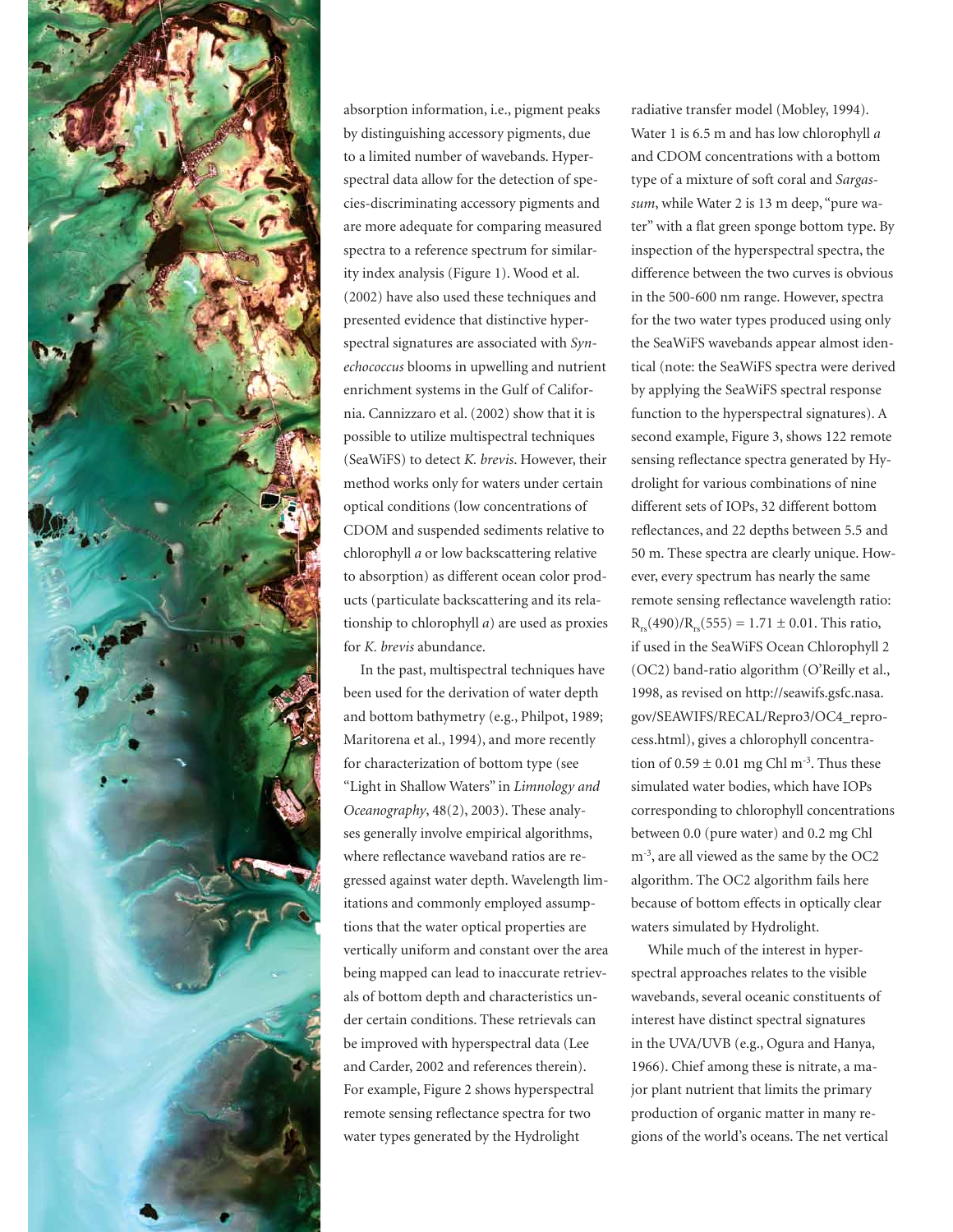

Figure 1. Phytoplankton taxonomic group or species identification is now achievable with the development of hyperspectral instruments; generally narrow accessory pigment absorption wavelength peaks that are unique to specific species can be discerned. Shown here are three different methods used to measure phytoplankton absorption spectra for a red tide species, *Karenis brevis*, on the west Florida shelf. Closed circles symbolize absorption measured with a multispectral sensor (ac-9). Open circles signify data modeled using Mie theory (following Mahoney, 2001), and plus signs represent data measured with a hyperspectral sensor (HiStar). It is apparent in this figure that the multispectral spectrum lacks the distinguishing accessory pigment peaks due to a limited number of wavebands. Hyperspectral data, however, allow for the detection of species-discriminating accessory pigments and are more adequate for comparing measured spectra to a reference spectrum and thus phytoplankton species identification. *K. brevis* can be identified by its accessory pigment, Gyroxanthin-diester, which has unique absorption peaks at 444 and 469 nm (Örnólfsdóttir et al., 2003). (Multispectral data were provided by Oscar Schofield and John Kerfoot, Rutgers University and hyperspectral data were provided by Steven Lohrenz, University of Southern Mississippi.)



Figure 2. Bottom effects in shallow coastal waters may lead to inaccurate remote sensing retrievals of bottom depth if limited spectral bands are utilized for analysis. This figure shows modeled hyperspectral (solid lines) and multispectral (SeaWiFS wavebands; circles) spectra for two water types, generated by the Hydrolight radiative transfer model (Mobley, 1994). Water 1 (blue) is 6.5 m deep and has low chlorophyll-a and CDOM concentrations with a bottom type of a mixture of soft coral and *Sargassum*, while Water 2 (green) is 13 m deep, "pure water" with a flat green sponge bottom type. By inspection of the hyperspectral spectra, the difference between the two curves is obvious in the 500-600 nm range. However, spectra for the two water types produced using only the SeaWiFS wavebands appear almost identical. (SeaWiFS spectra in this figure were derived by applying the SeaWiFS spectral response function to the hyperspectral signatures).

Figure 3. Chlorophyll concentration algorithms designed for multispectral instrumentation may not be useful for shallow, optically clear waters. Shown here are one hundred twenty two Hydrolight-generated remote sensing reflectance (R<sub>re</sub>) spectra for Bahamian waters using various combinations of nine different sets of IOPs, 32 different bottom reflectances, and 22 depths between 5.5 and 50 m. These spectra are clearly unique. However, every spectrum has nearly the same remote sensing reflectance wavelength ratio:  $R_{rs}(490)/R_{rs}(555) = 1.71 \pm 0.01$  (490 and 555 nm are indicated by the vertical black dashed lines). If this ratio were applied to the commonly used SeaWiFS band-ratio algorithm (OC2; O'Reilly et al., 1998), it would give a chlorophyll concentration of 0.59  $\pm$  0.01 mg Chl m<sup>-3</sup>. In other words, the same chlorophyll concentration would be determined for all 122 spectra despite the fact that these simulated water bodies have IOPs corresponding to chlorophyll concentrations between 0.0 (pure water) and 0.2 mg Chl m<sup>-3</sup>. The OC2 algorithm fails here because of bottom effects in optically clear waters.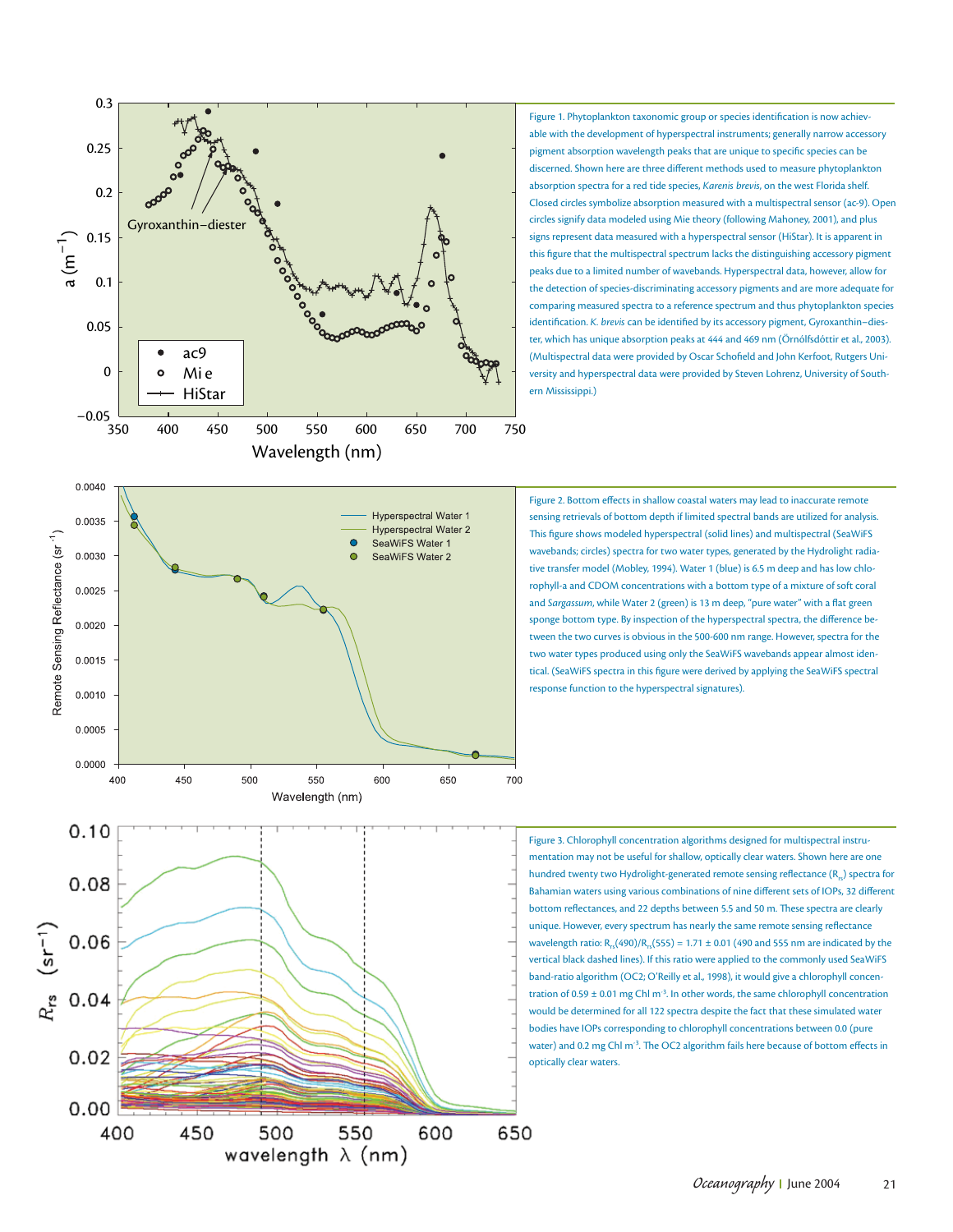

ABOVE AND PRECEDING THREE SPREADS: Three bands ( $RGB= 666, 547, 439$  nm) from a March 23, 1996 Airborne Visible/Infrared Imaging Spectrometer (AVIRIS) image taken over the Florida Keys from an ER-2 aircraft at 20 km above ground. The top of the image is near the eastern end of the Keys; the bottom of the image is near the western end. The rough heading is 260 degrees (clockwise from north) top to bottom (i.e., just south of west). AVIRIS is an optical sensor that delivers calibrated images of upwelling spectral radiance in 224 contiguous spectral channels (bands) with wavelengths from 400 to 2500 nanometers. Note that this image is not atmospherically corrected. It is pi\*radiance/[mean\_solar\_irradiance\_at\_the\_top\_of\_the\_atmosphere \* cos(solar\_zenith\_angle)]. Original data courtesy of NASA/JPL. Caption courtesy of Marcos Montes of Naval Research Laboratory, Washington D.C.

transport of nitrate, for example, constrains the export flux of organic matter from the surface ocean in a steady-state sense. Nitrate dissolved in seawater exhibits a broad absorption maximum centered at ~210 nm; it competes with the absorption of bromide, a conservative component of sea-salt, and to a lesser extent, the carbonate ion (Figure 4). In anaerobic areas, sulphide also absorbs in a band around 220 nm and various dissolved organic compounds of oceanographic and practical purposes (e.g., TNT) exhibit absorption maxima in the UV. Past attempts to estimate the concentration of nitrate and other compounds with multispectral instruments have been met with equivocal success. The introduction of a field-deployable hyperspectral UV absorption spectrometer, i.e., the *In Situ* Ultraviolet Spectrometer (ISUS), coupled with advanced spectroscopic deconvolution techniques, has made routine spectral measurements of nutrients possible (Johnson and Coletti, 2002; Figure 4). Oceanographers are now able to resolve nitrate concentrations in the ocean at temporal and spatial scales consistent with measurements of temperature and salinity and to an accuracy and precision more than acceptable for oceanographic biogeochemical investigations, as a direct result of a hyperspectral approach to the problem.

# **SUMMARY AND CONCLUSIONS**

Hyperspectral technology provides a means for optical oceanographers to classify and quantify complex oceanic environments (*in situ* and remotely): bottom depth and type, particle characteristics, depth-dependent IOPs, and specific chemical compounds. Hyperspectral data enable, for the first time, a real attempt at environmental spectroscopy. *In situ* and remote phytoplankton taxonomic group or species identification is now achievable with the development of hyperspectral instruments; generally narrow accessory pigment absorption wavelength peaks that are unique to specific species can be discerned. High spectral resolution backscattering spectra are unique to some phytoplankton species and can aid in the characterization of oceanic particles. One other exciting aspect of hyperspectral technology is the development of optically based chemical sensors. These sensors allow for longterm monitoring of ecologically important nutrients and potentially harmful pollutants at unprecedented time and space scales.

Hyperspectral instrumentation is becoming increasingly important to oceanographic research as coastal and open ocean observing systems are rapidly developing into key elements for scientific research, monitoring, decision-making, science education, and outreach. Some concerns of these observatories are that autonomous sampling platforms can be limited by weight and volume and data bandwidth capabilities. The incorporation of hyperspectral sensors to autonomous sampling platforms of an observing system can expand the amount of information gained from one instrument without compromising platform payload. High spectral resolution sensors provide a greater number of wavelengths for various analysis techniques, particularly in optically complex coastal environments. In addition, emerging cabled observatories offer exceptional power and data bandwidth for hyperspectral sensors.

Optical oceanographers have been posing hyperspectrally-related questions since the popularity of ocean exploration expanded in the 1950s. However, technological and computing constraints limited us to the use of multispectral or even single wavelength sensors in our field studies. Now that computing power has become more than adequate to handle large quantities of data and technology has allowed miniaturization of *in situ* and remotely sensed optical